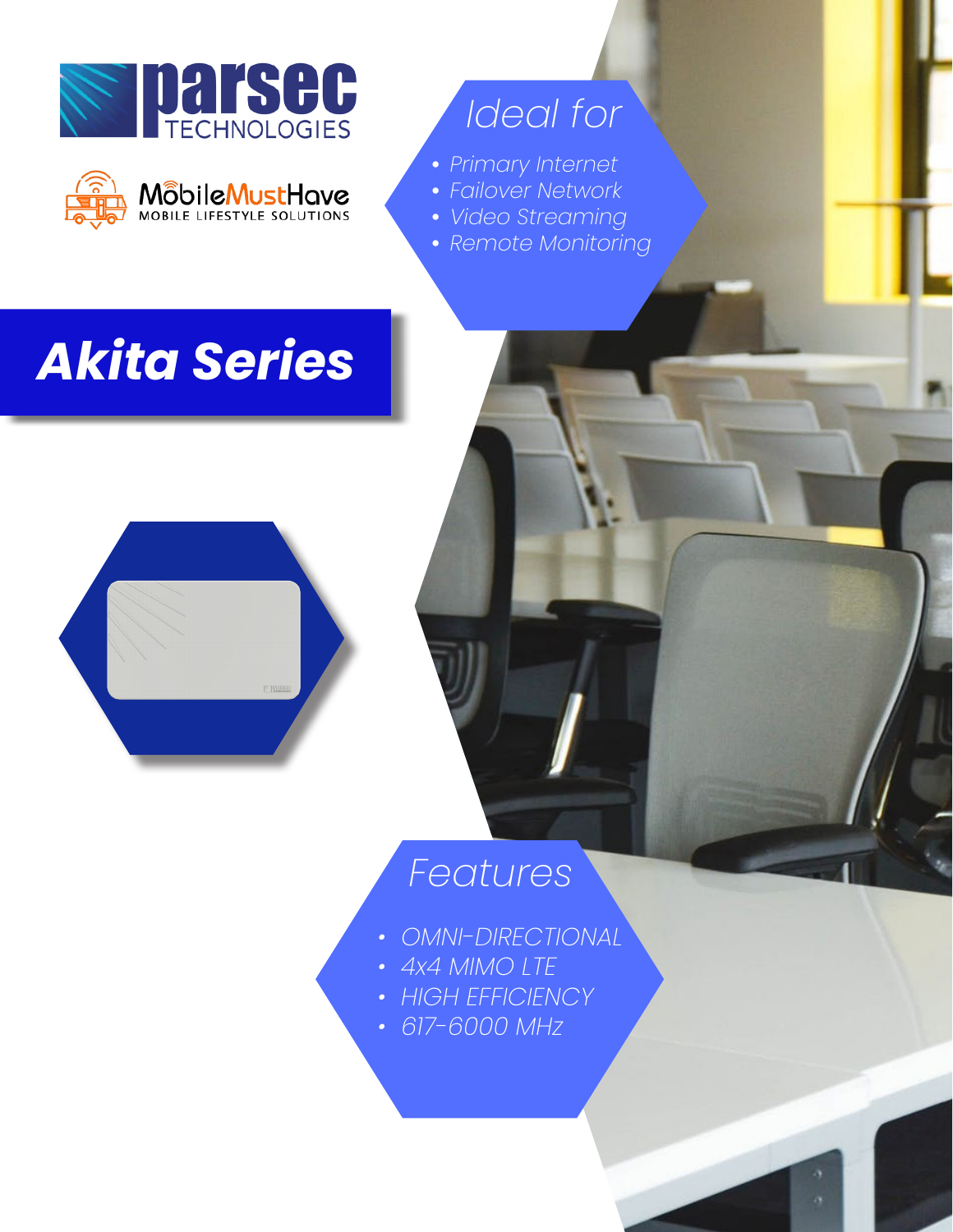compact wall mount, or pole mount 4X4 MIMO LTE antenna with optional GPS. This high performance omni-directional antenna works on bands 617 – 6000 MHz with high efficiency.

Parsec's Akita Series antenna is a best in class

*Product Description*



The Akita is optimized for attachment to a sheetrock wall in an office environment. It is ideally suited for indoor applications when you need high upload and download speeds.

#### **Patent pending.**

### *LTE Frequency Ranges*

617 - 894 MHz 894 - 1427 MHz 1427 - 2200 MHz 2200 - 6000 MHz PTA PRO5ST 2LTE 2WIFI GPS

#### *LTE Bands (US Carriers)*

| AT&T                         | 2, 4, 5, 12, 14, 29, 30, 48, 66                                                               |  |  |
|------------------------------|-----------------------------------------------------------------------------------------------|--|--|
| Verizon                      | 2, 4, 5, 13, 48, 66                                                                           |  |  |
| <b>T-Mobile</b>              | 2, 4, 12, 25, 26, 41, 48, 66, 71                                                              |  |  |
| <b>Sprint</b>                | 2, 4, 12, 25, 26, 29, 41, 48, 66, 70, 71                                                      |  |  |
| <b>Mechanical</b>            |                                                                                               |  |  |
| <b>Dimensions</b>            | 15.5 inch width x 9.5 inch height x<br>1.4 inch thickness excluding bracket                   |  |  |
| <b>Mounting</b>              | Bracket with screws to a non- metallic surface<br>Pole mount for 1.25-2.25 inch mast diameter |  |  |
| <b>RF Cable Length</b>       | Choice of 1, 2, or 6 foot cables                                                              |  |  |
|                              |                                                                                               |  |  |
| <b>Environmental</b>         |                                                                                               |  |  |
| <b>Operating Temperature</b> | -40 $\degree$ C to 85 $\degree$ C                                                             |  |  |
| <b>Ingress Protection</b>    | IP54 Outdoor                                                                                  |  |  |

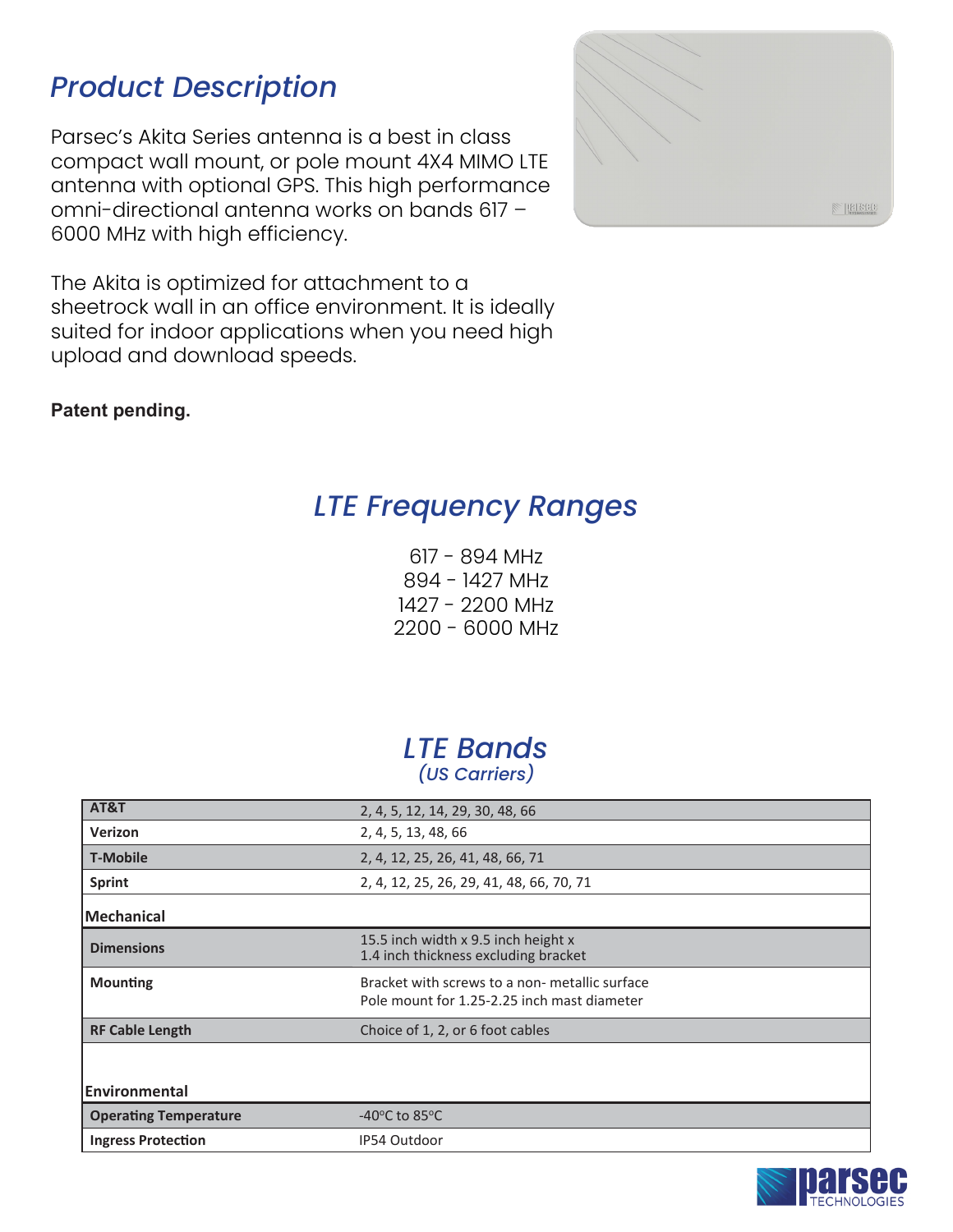### *Product Dimensions*





### *Electrical Specifications*

#### **Electrical Specifica�ons**

| ID                         | <b>Port</b>                                                                       | <b>Parameters</b>                                                                               | <b>Units</b> | Typ.                       |
|----------------------------|-----------------------------------------------------------------------------------|-------------------------------------------------------------------------------------------------|--------------|----------------------------|
| <b>Radiated Efficiency</b> | $LTE -1, 2, 3, 4$<br>$LTE - 1, 2, 3, 4$<br>$LTE -1, 2, 3, 4$<br>$LTE -1, 2, 3, 4$ | 617-894 MHz<br>894 - 1427 MHz<br>1427 - 2200 MHz<br>2200 - 6000 MHz                             | $\%$         | 80<br>60<br>80<br>60       |
| <b>Peak Gain</b>           | $LTE -1, 2, 3, 4$<br>LTE -1,2,3,4<br>$LTE -1, 2, 3, 4$<br>$LTE -1, 2, 3, 4$       | 617-894 MHz<br>894 - 1427 MHz<br>1427 - 2200 MHz<br>2200 - 6000 MHz                             | dBi          | 4.5<br>4.5<br>4.5<br>6     |
| Return Loss (50 $\Omega$ ) | $LTE -1, 2, 3, 4$<br>$LTE -1, 2, 3, 4$<br>$LTE -1, 2, 3, 4$<br>$LTE -1, 2, 3, 4$  | 617-894 MHz<br>894 - 1427 MHz<br>1427 - 2200 MHz<br>2200 - 6000 MHz                             | dB           | 10<br>6<br>10<br>6         |
| Isolation                  | $LTE -1, 2, 3, 4$<br>$LTE -1,2$<br>$LTE - 1, 2, 3, 4$<br>LTE -1,2,3,4             | 617-894 MHz<br>617-894 MHz<br>894 - 1427 MHz<br>LTE -1,2,3,4 1427 - 2200 MHz<br>2200 - 6000 MHz | dB           | 10<br>15<br>15<br>15<br>20 |
| <b>Polarization</b>        | <b>LTE</b>                                                                        |                                                                                                 |              | Linear $+/-$ 45 Deg.       |
| <b>Max Input Power</b>     |                                                                                   |                                                                                                 | Watts        | 5                          |
| <b>RF Connector</b>        | <b>LTE</b><br><b>LTE</b><br><b>LTE</b>                                            | 15ft. Cable<br>1ft. Pigtail<br>1ft. Pigtail                                                     |              | SMA (M)<br>N(F)<br>SMA (M) |
| <b>RF Cable Type</b>       | <b>LTE</b>                                                                        |                                                                                                 |              | <b>LSR240</b>              |